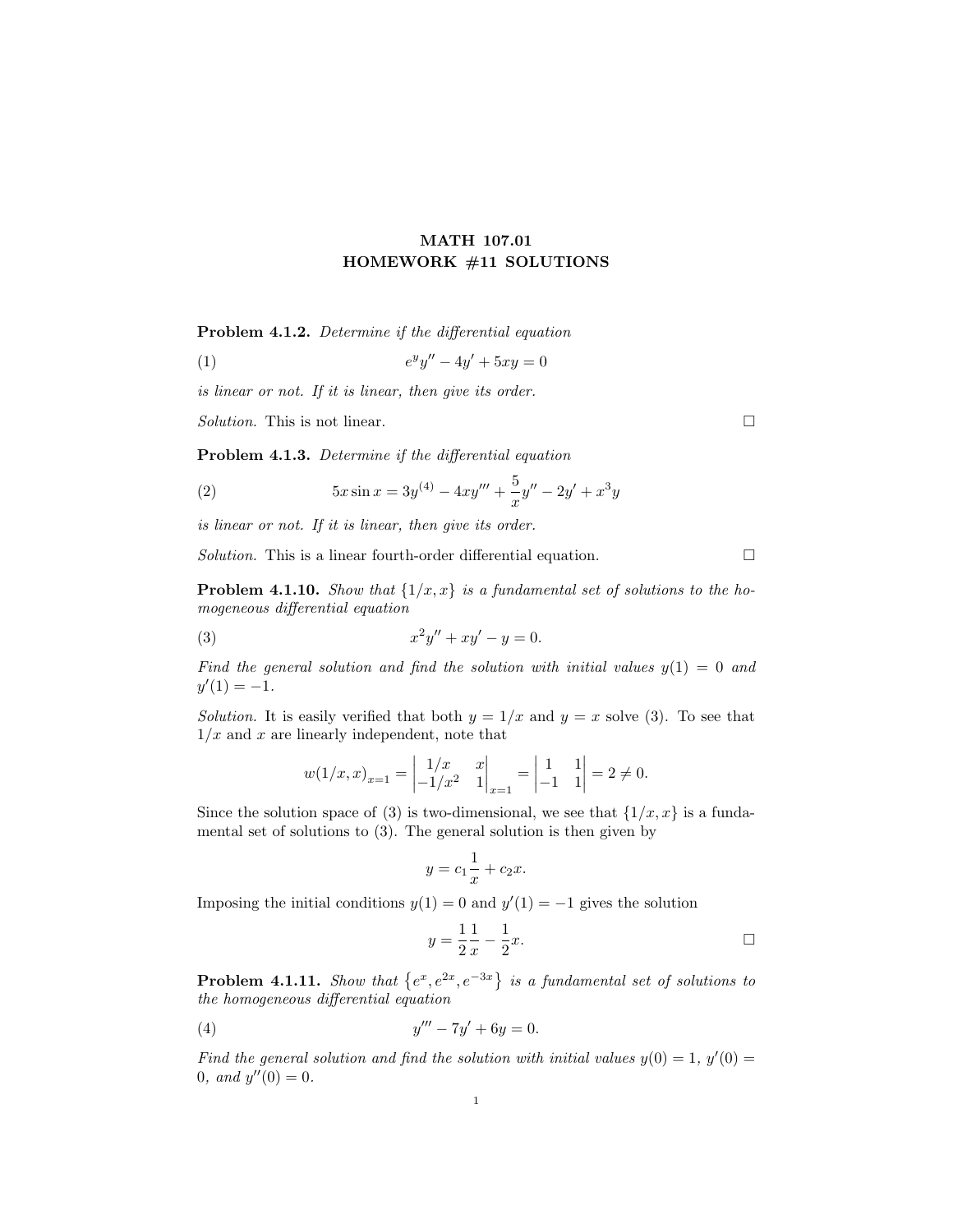*Solution*. It is easily verified that each of  $y = e^x$ ,  $y = e^{2x}$ , and  $y = e^{-3x}$  solves (4). To see that  $e^x, e^{2x}, e^{-3x}$  are linearly independent, note that

$$
w(e^x, e^{2x}, e^{-3x})_{x=0} = \begin{vmatrix} e^x & e^{2x} & e^{-3x} \\ e^x & 2e^{2x} & -3e^{-3x} \\ e^x & 4e^{2x} & 9e^{-3x} \end{vmatrix} = \begin{vmatrix} 1 & 1 & 1 \\ 1 & 2 & -3 \\ 1 & 4 & 9 \end{vmatrix} = 20 \neq 0.
$$

Since the solution space of (4) is three-dimensional, wee see that  $\{e^x, e^{2x}, e^{-3x}\}\$ is a fundamental set of solutions to (4). The general solution is then

$$
y = c_1 e^x + c_2 e^{2x} + c_3 e^{-3x}.
$$

Imposing  $y(0) = 1$ ,  $y'(0) = 0$ , and  $y''(0) = 0$  gives

$$
y = \frac{3}{2}e^x - \frac{3}{5}e^{2x} + \frac{1}{10}e^{-3x}.
$$

**Problem 4.1.15.** Show that  $y_p = e^{-x}$  is a particular solution to the differential equation

(5) 
$$
y''' - 7y' + 6y = 12e^{-x}.
$$

Use Problem 4.1.11 to find the solution to (5) with initial conditions  $y(0) = 1$  and  $y'(0) = y''(0) = 0$ 

Solution. It is easily verified that  $y_p = e^{-x}$  solves (5). By Problem 4.1.11, the general solution to (5) is

$$
y = y_p + y_H = e^{-x} + c_1 e^x + c_2 e^{2x} + c_3 e^{-3x}.
$$

Imposing  $y(0) = 1$  and  $y'(0) = y''(0) = 0$  gives

$$
y = e^{-x} + \frac{1}{5}e^{2x} - \frac{1}{5}e^{-3x}.
$$

**Problem 4.1.17.** Show that  $\{x, x^2\}$  is a fundamental set of solutions to

(6) 
$$
\frac{1}{2}x^2y'' - xy' + y = g(x).
$$

Then, determine  $g(x)$  so that  $y_p = e^x$  is a particular solution to (6). Finally, determine the solution to (6) with initial values  $y(1) = 1$  and  $y'(1) = 0$ .

Solution. It is easily verified that  $y = x$  and  $y = x^2$  solve the homogeneous part of (6). Furthermore, x and  $x^2$  are independent since

$$
w(x, x^2)_{x=1} = \begin{vmatrix} x & x^2 \\ 1 & 2x \end{vmatrix}_{x=1} = \begin{vmatrix} 1 & 1 \\ 1 & 2 \end{vmatrix} = 1 \neq 0.
$$

Since the homogeneous part of (6) has two-dimensional solution space, we see that  $\{x, x^2\}$  is a fundamental set of solutions to (6).

Next, to determine  $g(x)$  so that  $y_p = e^x$  is a particular solution to (6), plug  $y_p = e^x$  into (6) to obtain

$$
g(x) = e^x \left(\frac{1}{2}x^2 - x + 1\right).
$$

Finally, we see that the general solution to (6) is

$$
y = y_p + y_H = e^x + c_1 x + c_2 x^2
$$